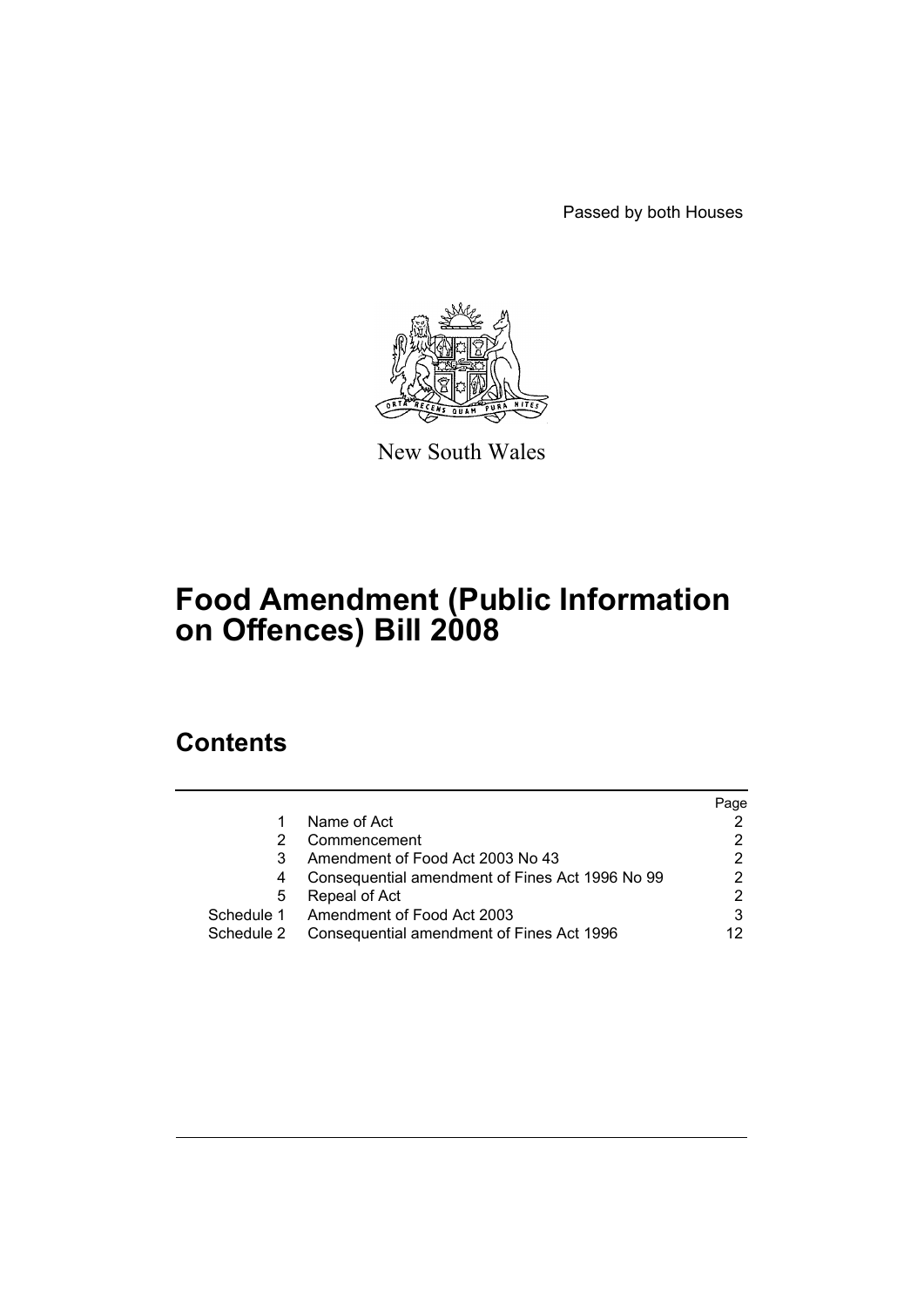*I certify that this public bill, which originated in the Legislative Assembly, has finally passed the Legislative Council and the Legislative Assembly of New South Wales.*

> *Clerk of the Legislative Assembly. Legislative Assembly, Sydney, , 2008*



New South Wales

# **Food Amendment (Public Information on Offences) Bill 2008**

Act No , 2008

An Act to amend the *Food Act 2003* to make further provision for the disclosure of offences relating to the handling and sale of food, to provide for the disclosure of penalty notice information, and to make further provision for payments into the Food Authority Fund.

*I have examined this bill and find it to correspond in all respects with the bill as finally passed by both Houses.*

*Assistant Speaker of the Legislative Assembly.*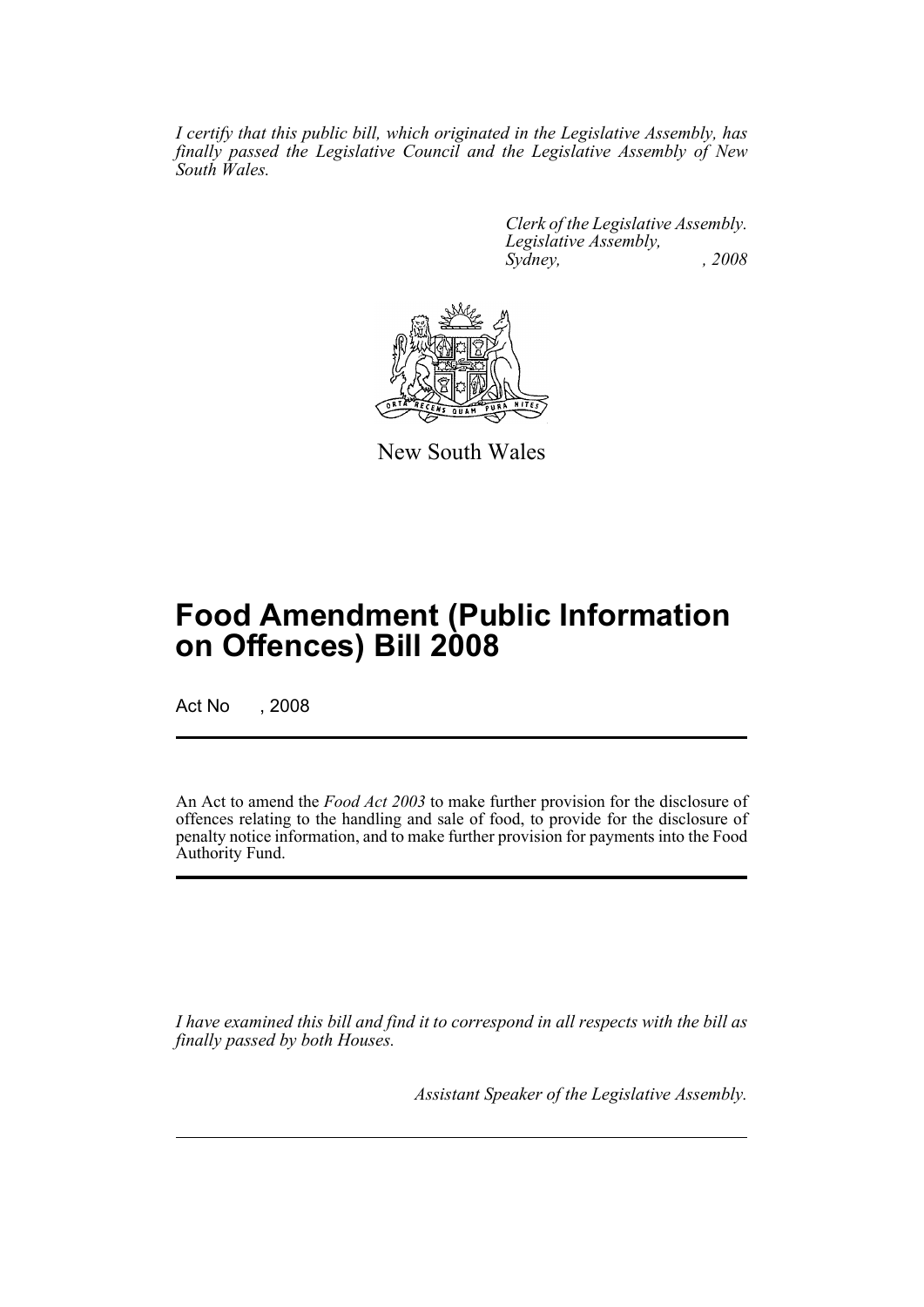#### <span id="page-2-0"></span>**The Legislature of New South Wales enacts:**

#### **1 Name of Act**

This Act is the *Food Amendment (Public Information on Offences) Act 2008*.

#### <span id="page-2-1"></span>**2 Commencement**

This Act commences on a day or days to be appointed by proclamation.

#### <span id="page-2-2"></span>**3 Amendment of Food Act 2003 No 43**

The *Food Act 2003* is amended as set out in Schedule 1.

#### <span id="page-2-3"></span>**4 Consequential amendment of Fines Act 1996 No 99**

The *Fines Act 1996* is amended as set out in Schedule 2.

#### <span id="page-2-4"></span>**5 Repeal of Act**

- (1) This Act is repealed on the day following the day on which all of the provisions of this Act have commenced.
- (2) The repeal of this Act does not, because of the operation of section 30 of the *Interpretation Act 1987*, affect any amendment made by this Act.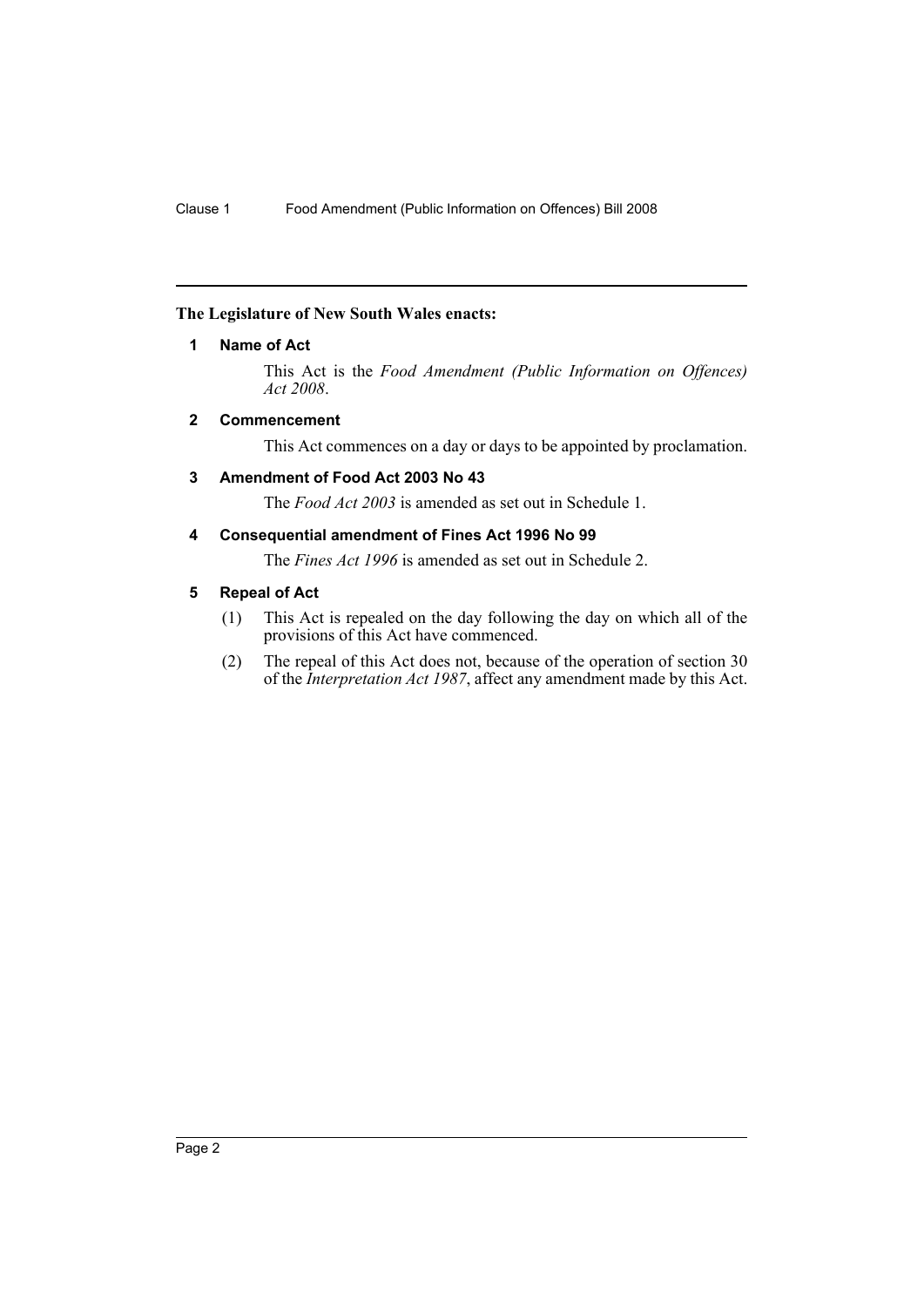Amendment of Food Act 2003 American control of the Schedule 1

# <span id="page-3-0"></span>**Schedule 1 Amendment of Food Act 2003**

(Section 3)

#### **[1] Section 4 Definitions**

Insert in alphabetical order in section 4 (1):

*Food Authority Fund* means the fund established under section 117A.

*register of offences* means the register of offences kept under Part 10A.

*register of penalty notices* means the register of penalty notices kept under Part 10A.

#### **[2] Section 5 Meaning of "food"**

Omit "section 3B" from section 5 (1) (e). Insert instead "section 6".

#### **[3] Section 117D**

Insert after section 117C:

#### **117D Payment of penalties and fines into Food Authority Fund**

- (1) Any monetary penalty or fine imposed for an offence under this Act or the regulations and recovered in proceedings instituted by the Food Authority is to be paid into the Food Authority Fund.
- (2) If the amount paid into the Food Authority Fund under this section in any financial year exceeds the maximum amount for the financial year, the amount of the excess is to be paid into the Consolidated Fund.
- (3) The *maximum amount* for a financial year is \$250,000 or, if the regulations make provision for the determination of the maximum amount for the financial year, the maximum amount determined in accordance with those regulations.
- (4) The regulations may make provision for the determination of the maximum amount for a financial year by prescribing a maximum amount for a financial year or by providing for the manner in which the maximum amount for a financial year is to be determined.
- (5) Any such regulation may be made only with the approval of the Treasurer.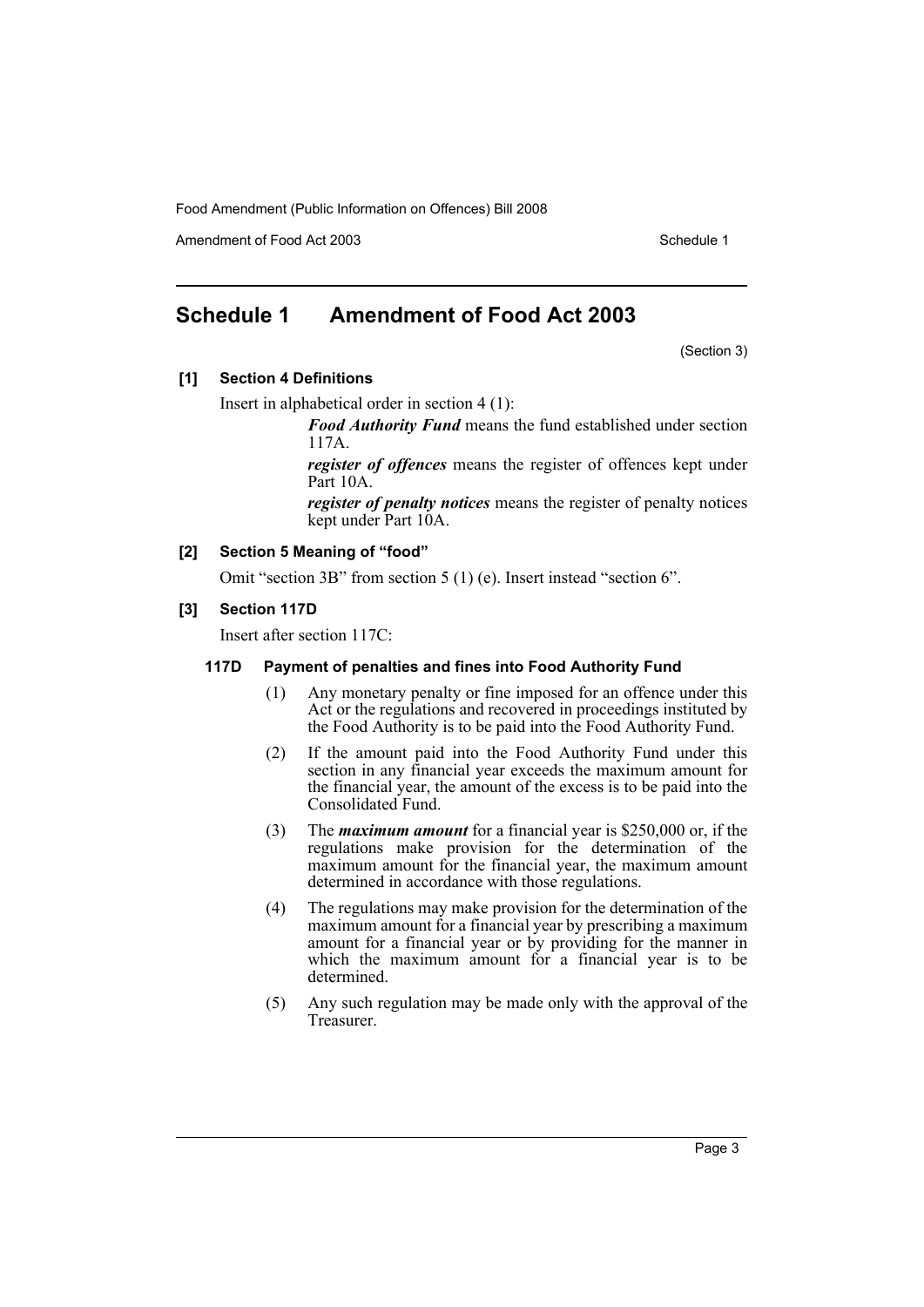Schedule 1 Amendment of Food Act 2003

- (6) In this section, a reference to proceedings instituted by the Food Authority includes:
	- (a) a reference to proceedings instituted under the direction or on behalf, or for the benefit, of the Food Authority, and
	- (b) a reference to penalty notices issued by or under the direction or on behalf of the Food Authority.
- (7) In this section:

*financial year* means the period of 12 months commencing on 1 July in any year.

fine does not include any costs (including expenses or disbursements) payable by a person under an order made by a court in proceedings for an offence under this Act or the regulations.

#### **[4] Part 10A**

Insert after Part 10:

## **Part 10A Disclosure of information about offences and alleged offences**

#### **133 Register of offences**

- (1) The Food Authority may keep a register of information about offences under this Act or the regulations relating to the handling or sale of food (the *register of offences*).
- (2) The register may contain any of the following information in relation to a person who has been convicted by a court of an offence under this Act or the regulations relating to the handling or sale of food, or whose employee or agent has been convicted of such an offence:
	- (a) the name of the person,
	- (b) the name and address of the place of business at which the offence was committed, including the local government area in which it is located,
	- (c) the name and address of the usual place of business of the person,
	- (d) the trade name under which the person trades,
	- (e) if the person is a company, the name of the chief executive officer and any director of the company,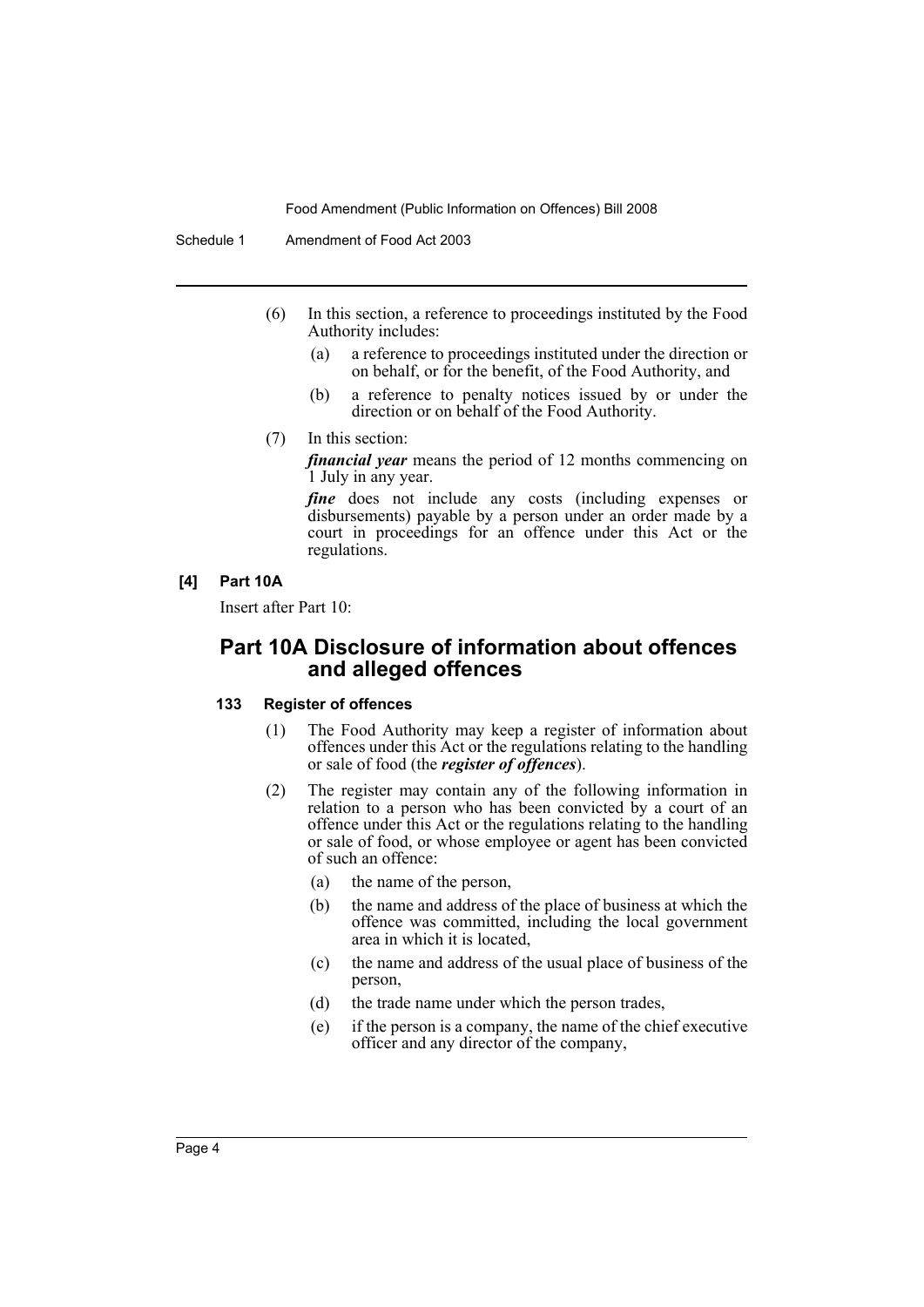Amendment of Food Act 2003 American control of the Schedule 1

- (f) a description of the nature and circumstances of the offence, the decision of the court, the penalty imposed and any forfeiture incurred,
- (g) the enforcement agency or other body under the direction of which, or on behalf of whom, the relevant prosecution was conducted,
- (h) such other information of a general nature in relation to matters connected with food safety or other interests of consumers in food as the Food Authority thinks necessary.
- (3) Information relating to a particular offence is not to be published on the register until after the last day on which an appeal may be made against the conviction.
- (4) If an appeal is made against the conviction, information relating to the offence is not to be published on the register unless a final order has been made on appeal affirming the conviction.
- (5) The register of offences may be kept in such form as the Food Authority considers appropriate.
- (6) For the purposes of this Part, an order under section 10 of the *Crimes (Sentencing Procedure) Act 1999* in relation to an offence is taken to be a conviction for the offence.

#### **133A Register of information about penalty notices**

- (1) The Food Authority may keep a register of information about penalty notices issued for alleged offences under this Act or the regulations relating to the handling or sale of food (the *register of penalty notices*).
- (2) The register may contain any of the following information:
	- (a) the name of any person served with a penalty notice for an alleged offence under this Act or the regulations relating to the handling or sale of food,
	- (b) the name and address of the place of business at which the offence is alleged to have been committed, including the local government area in which it is located,
	- (c) the name and address of the usual place of business of the person,
	- (d) the trade name under which the person trades,
	- (e) if the person is a company, the name of the chief executive officer and any director of the company,
	- (f) a description of the nature and circumstances of the alleged offence, including the short title of the offence,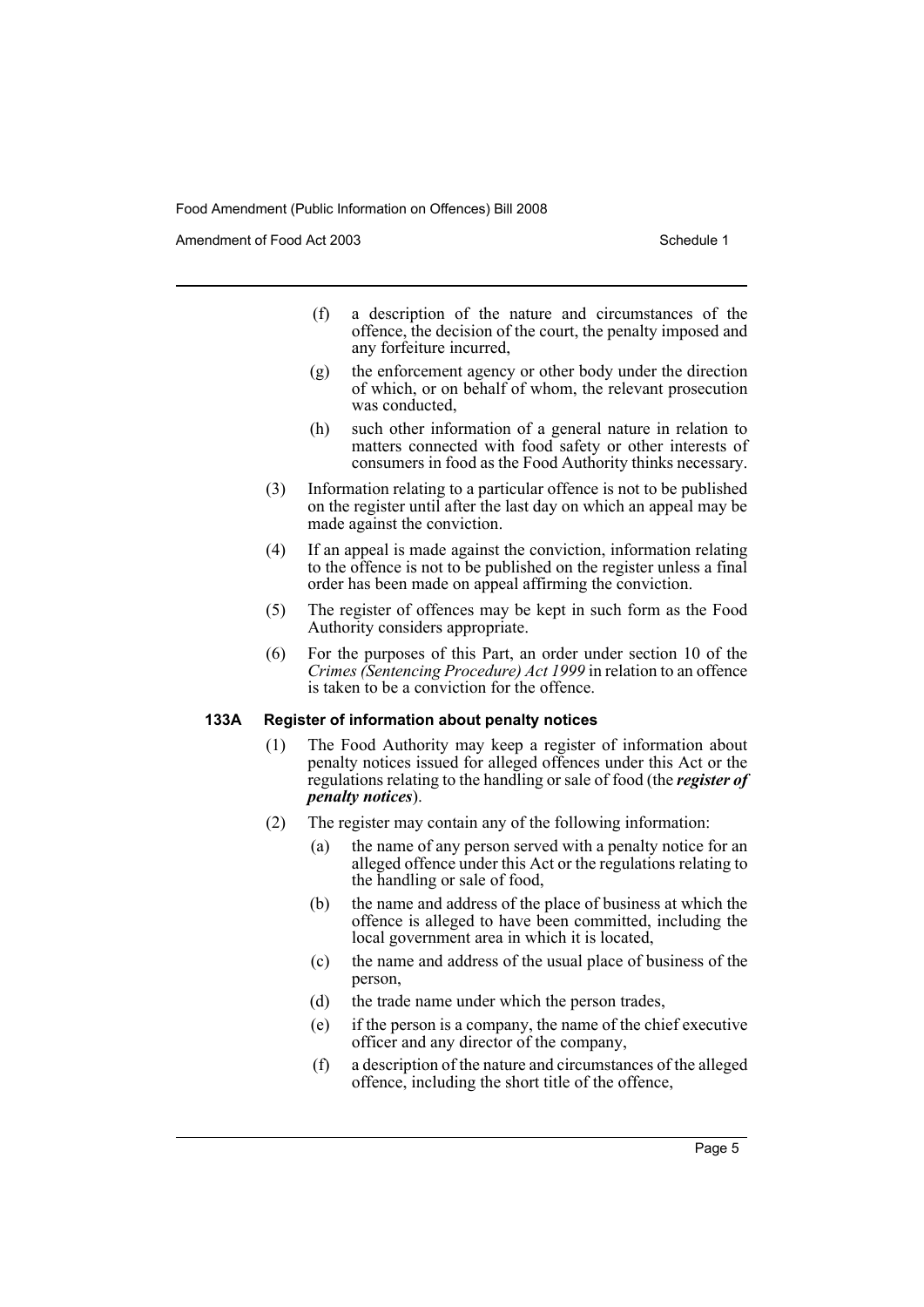- (g) the date, time and place of the alleged offence,
- (h) the penalty notice infringement number,
- (i) the amount payable under the penalty notice,
- (j) the date the penalty notice was served,
- (k) the enforcement agency or other body under the direction of which, or on behalf of whom, the penalty notice was served,
- (l) the status of the penalty notice (that is, particulars of whether the penalty notice has been fully or partly paid, whether a penalty notice enforcement order under Part 3 of the *Fines Act 1996* has been issued in respect of the penalty notice or whether the penalty notice is unresolved),
- (m) such other information of a general nature in relation to matters connected with food safety or other interests of consumers in food as the Food Authority thinks necessary.
- (3) Information relating to a penalty notice served on a person is not to be published on the register unless:
	- (a) the amount payable under the penalty notice has been fully or partly paid, or
	- (b) a penalty notice enforcement order under Part 3 of the *Fines Act 1996* has been issued in respect of the penalty notice, or
	- (c) at least 70 days has elapsed since the penalty notice was served and the penalty notice is unresolved.
- (4) For the purposes of this section, a penalty notice is *unresolved* until one of the following occurs (whichever happens first):
	- (a) the amount payable under the penalty notice is paid (in part or in full),
	- (b) a penalty notice enforcement order under Part 3 of the *Fines Act 1996* has been issued in respect of the penalty notice,
	- (c) an election is made by the person served with the penalty notice to have the matter determined by a court in accordance with Part 3 of the *Fines Act 1996*,
	- (d) a decision is made by the enforcement agency or other body under the direction of which, or on behalf of whom, the penalty notice was issued not to enforce the penalty notice,
	- (e) a penalty reminder notice in respect of the offence is withdrawn under the *Fines Act 1996*.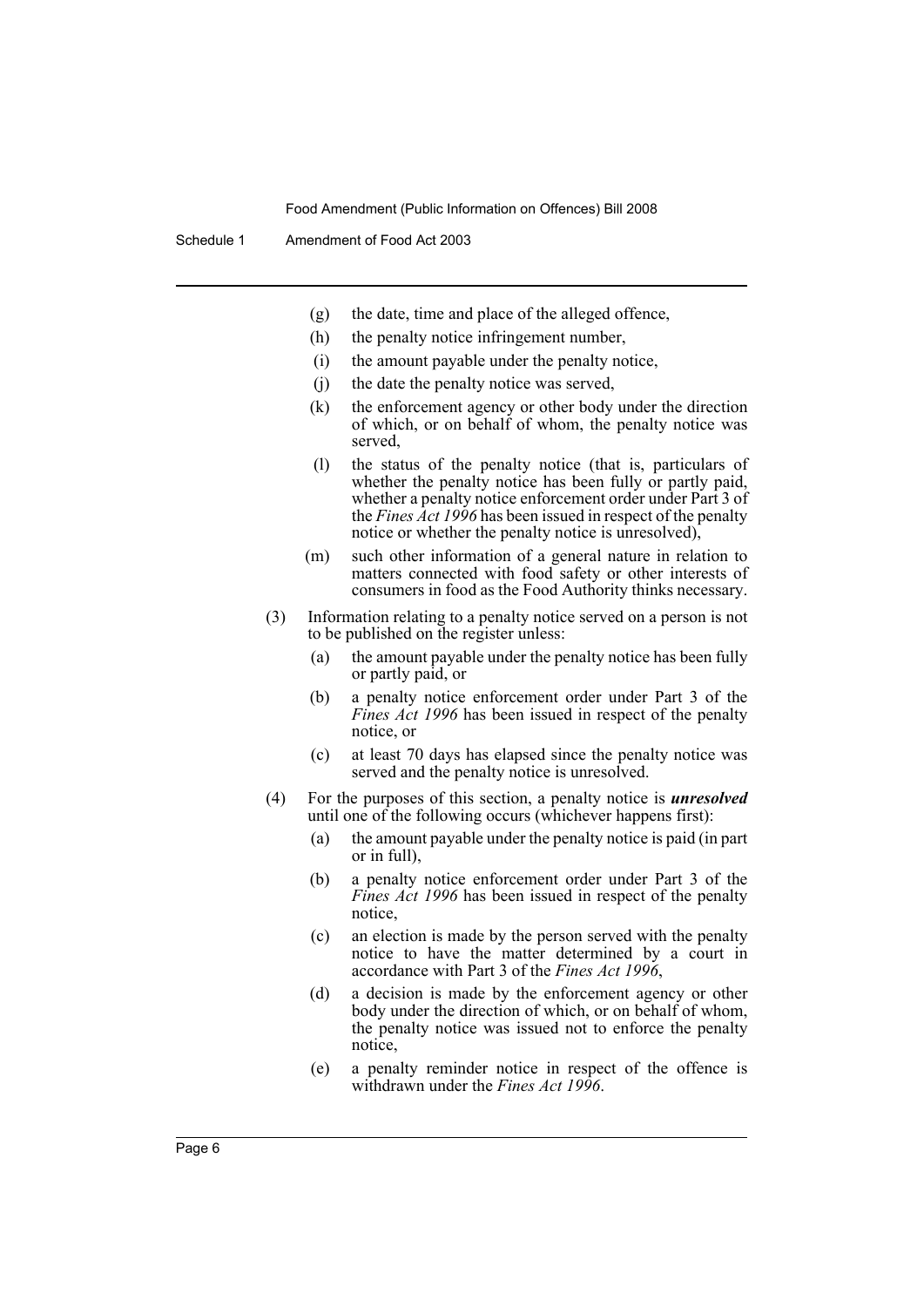Amendment of Food Act 2003 American control of the Schedule 1

(5) The register of penalty notices may be kept in such form as the Food Authority considers appropriate.

#### **133B Publication of information on registers**

- (1) Any register kept under this Part is to be made available for public inspection on an internet website of the Food Authority.
- (2) Information contained in a register may be provided to members of the public in any other manner approved by the Food Authority.
- (3) Without limiting subsection (2), the Food Authority may publish any information contained in a register kept under this Part in the Gazette or in a newspaper circulating in this State.

#### **133C Correction of register**

- (1) The Food Authority must correct any error in information in a register kept under this Part as soon as practicable after becoming aware of the error.
- (2) The Food Authority may, at any time, correct any omission from information in a register kept under this Part.
- (3) The Food Authority may correct any error in, or omission from, a register kept under this Part on its own initiative or on an application by a person under this Part.

#### **133D Removal of information from register**

- (1) The Food Authority may remove any information from a register kept under this Part.
- (2) The Food Authority must remove information about a conviction for a particular offence from the register of offences as soon as practicable after it has become aware that:
	- (a) the conviction has been quashed or annulled, or
	- (b) an appeal has been made against the conviction, or
	- (c) a period of 2 years has elapsed since the end of the period during which an appeal could have been made against the conviction, or if an appeal was made against the conviction, the date on which a final order was made affirming the conviction.
- (3) However, in a case where the Food Authority removes information from the register of offences because an appeal is made against a conviction for an offence, the Food Authority may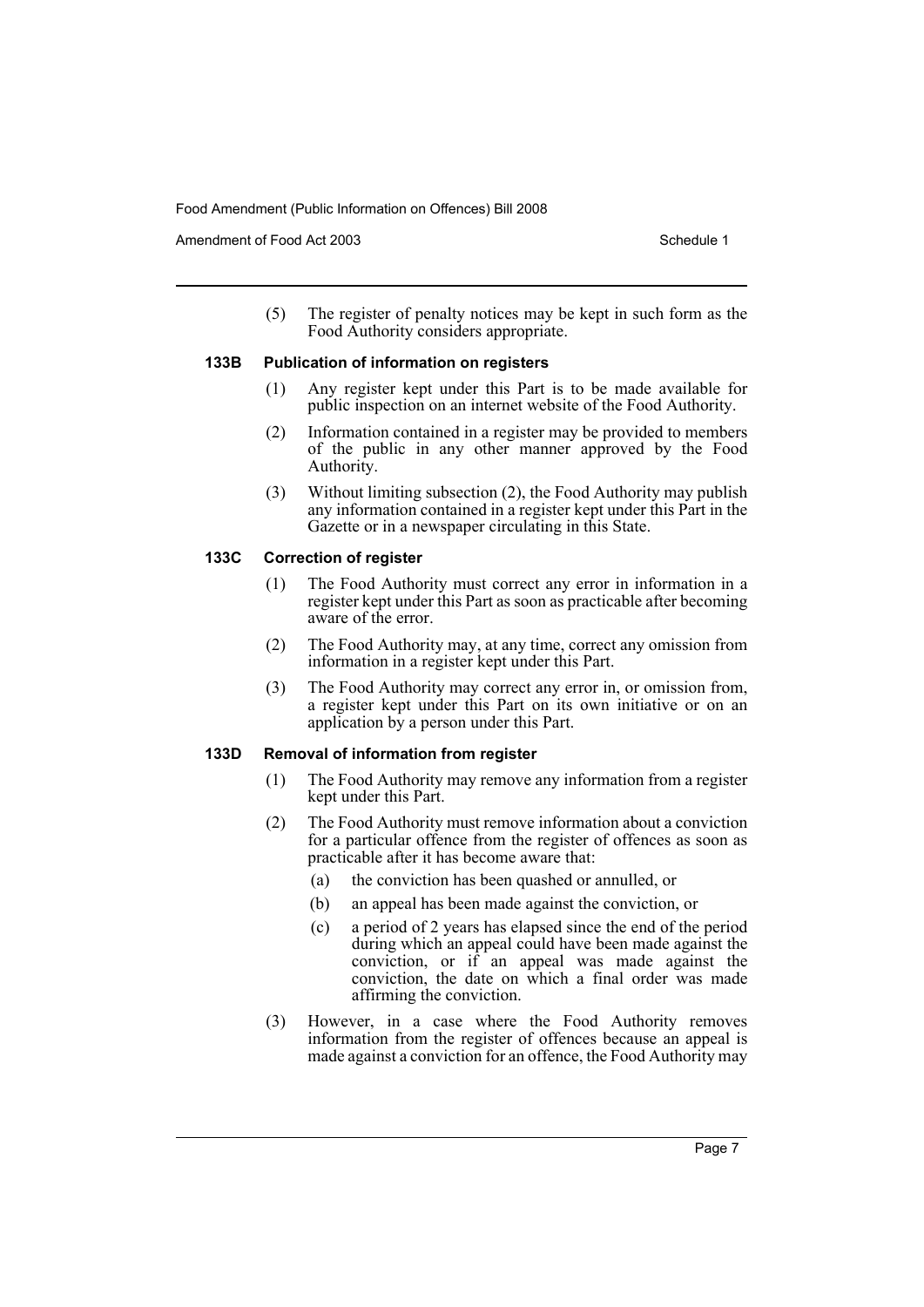Schedule 1 Amendment of Food Act 2003

restore information regarding the offence to the register if it is satisfied that any such appeal was unsuccessful.

- (4) The Food Authority may remove any information about a conviction for an offence from the register of offences if it is appropriate in the circumstances to remove the information from the register.
- (5) The Food Authority must remove information about a particular penalty notice from the register of penalty notices as soon as practicable after it has become aware that:
	- (a) the relevant penalty notice was not properly served, or
	- (b) the person on whom the notice was served has elected to have the matter dealt with by a court, or
	- (c) a decision has been made by the enforcement agency or other body under the direction of which, or on behalf of whom, the penalty notice was issued not to enforce the penalty notice, or
	- (d) a penalty reminder notice or penalty notice enforcement order in respect of the penalty notice has been withdrawn under the *Fines Act 1996* (unless the enforcement action authorised by the enforcement order is authorised by another penalty notice enforcement order), or
	- (e) a penalty notice enforcement order in respect of the penalty notice has been annulled under the *Fines Act 1996* and the matter has been referred to a court, or
	- (f) a period of 12 months has elapsed since the date on which the Food Authority was first authorised to publish information about the particular penalty notice on the register.
- (6) The Food Authority may remove any information about a particular penalty notice from the register of penalty notices if it is satisfied it is appropriate in the circumstances to remove the information from the register (for example, if the issue of the penalty notice contravened any policy of the Food Authority relating to enforcement of the Act).
- (7) The Food Authority may remove information from a register on its own initiative or on an application by a person under this Part.

#### **133E Addition of information to register**

(1) If any business named in a register is sold or otherwise disposed of after the date on which an offence is committed, or a penalty notice served, in relation to an offence committed or alleged to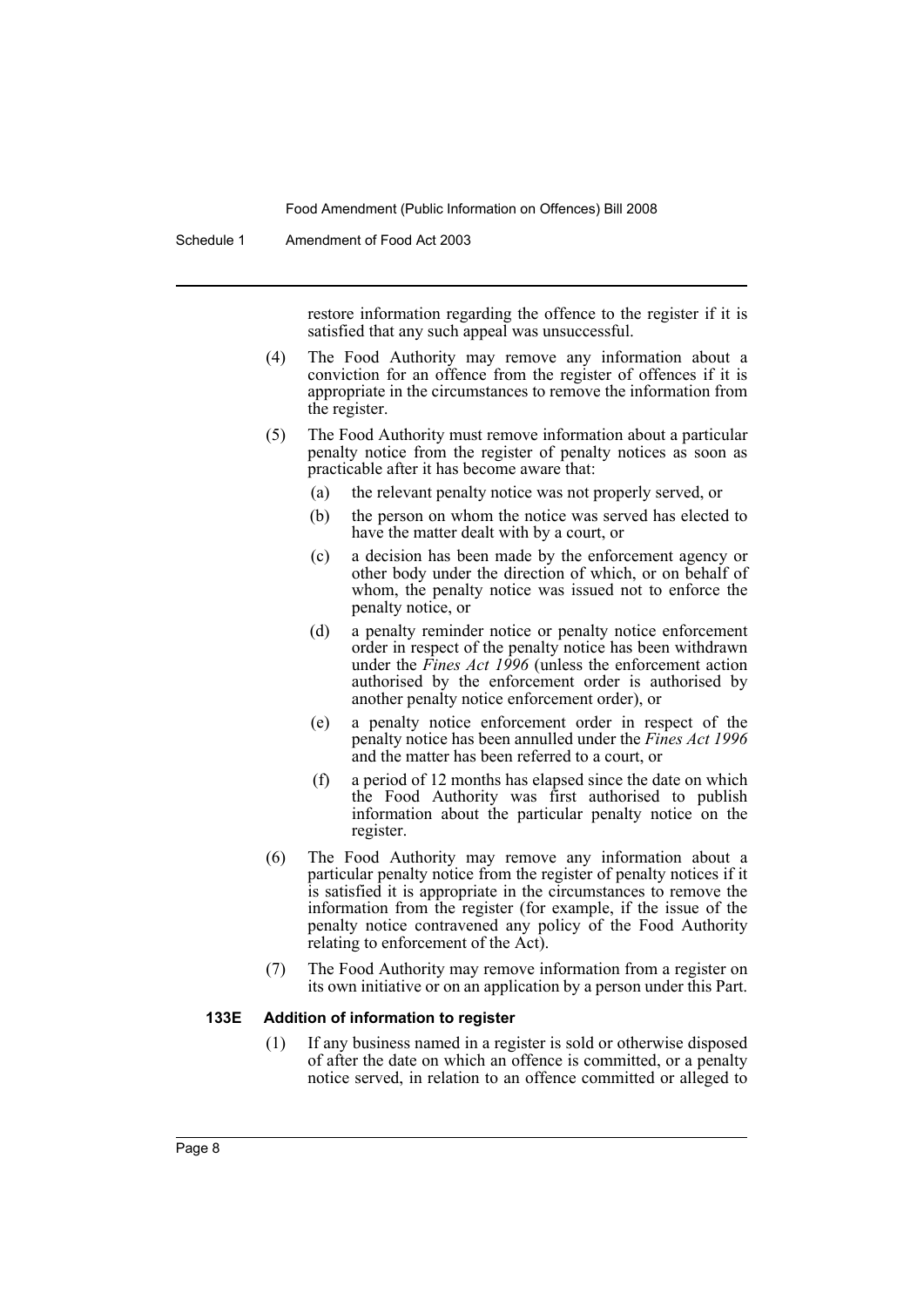Amendment of Food Act 2003 American control of the Schedule 1

have been committed in the conduct of the business, the Food Authority may add information to the register for the purpose of indicating that the business has been sold or otherwise disposed of.

(2) The Food Authority may make such an addition to information on a register on its own initiative or on an application by a person under this Part.

#### **133F Applications for changes to register**

- (1) An interested person in relation to any information on a register kept under this Part may, by application to the Food Authority, request the Food Authority:
	- (a) to make any correction or addition to information on the register that the Food Authority is authorised or required to make under this Part, or
	- (b) to remove information from the register on the ground that the Food Authority is authorised or required by this Part to remove the information.
- (2) A person is an *interested person* in relation to information on a register only if the information relates to the person or to the person's employee or agent, or to a business or company which the person owns or has an interest in.
- (3) An application must:
	- (a) be made in a form approved by the Food Authority, and
	- (b) be accompanied by the fee (if any) prescribed by the regulations.
- (4) The Food Authority may reduce or waive payment of the whole or any part of the fee.
- (5) A person who is aggrieved by a decision of the Food Authority not to make any correction or addition to information, or not to remove any information, in accordance with the person's request under this section may apply to the Administrative Decisions Tribunal for a review of the decision.
- (6) An application for such a review must be made within 28 days after the day on which notice of the decision of the Food Authority is received by the person.

### **133G Protection from liability (including defamation)**

(1) No liability is incurred by the State, the Minister or the Food Authority, a person acting under the direction of the Minister or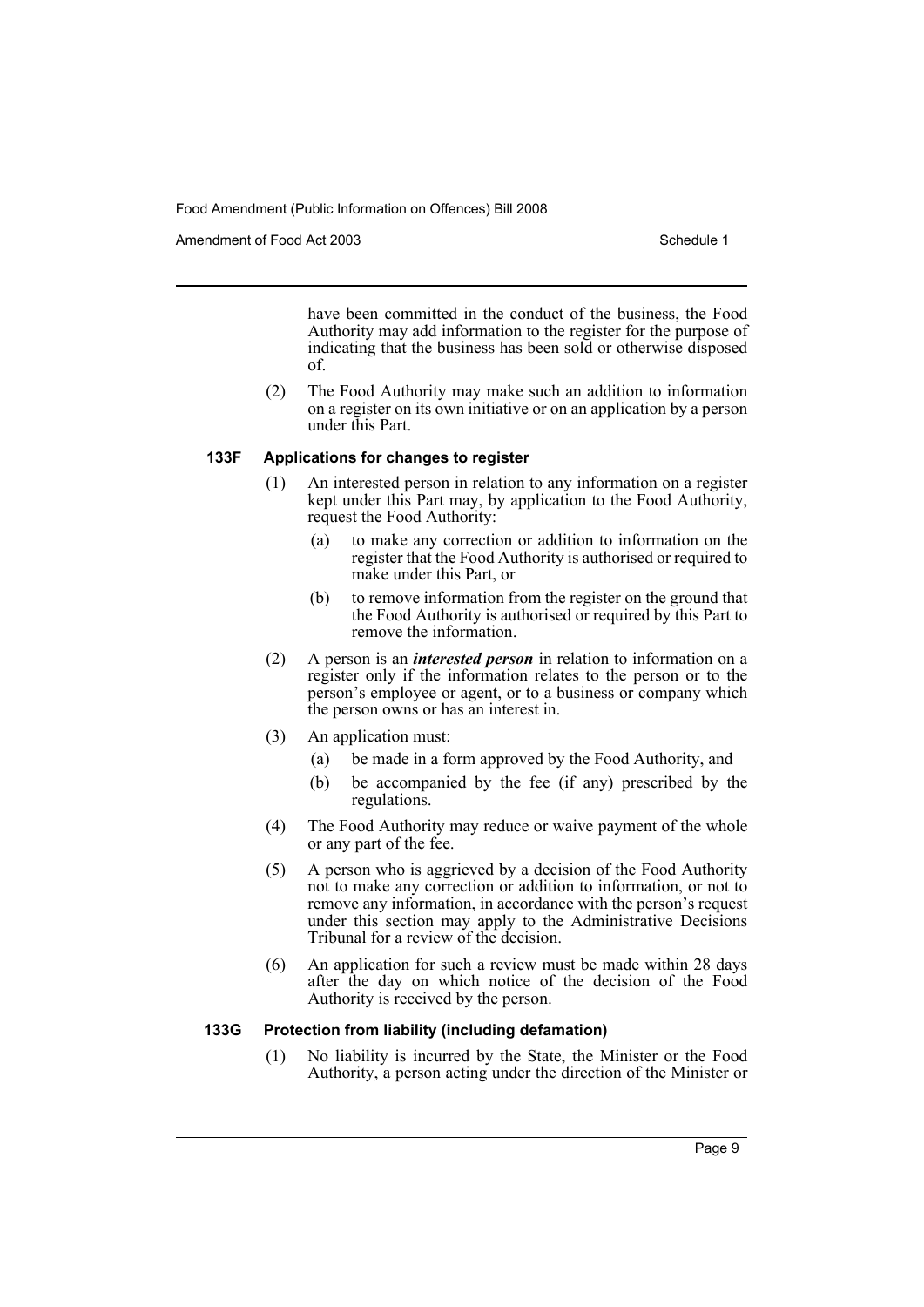Schedule 1 Amendment of Food Act 2003

the Food Authority or any person or body engaged in the administration of this Act or the *Fines Act 1996* in respect of anything done, or omitted to be done, in good faith in connection with the keeping of a register under this Part or the making public of any information contained on a register.

- (2) No liability is incurred by a person for publishing in good faith:
	- (a) any information contained on a register kept under this Part, or
	- (b) a fair report or summary of any such information.
- (3) In this section:

*liability* includes liability for defamation.

*the State* includes the Crown in right of the State and the Government of the State.

#### **133H Privacy and personal information**

- (1) The Food Authority may exercise its functions under this Part despite any prohibition in, or the need to comply with, the *Privacy and Personal Information Protection Act 1998*.
- (2) A public sector agency that holds personal information about a person may disclose the information, without the consent of the person, to the Food Authority, or to any person engaged in the administration of this Act, for the purpose of enabling the Food Authority to exercise its functions under this Part.
- (3) In particular, the State Debt Recovery Office, and any person engaged in the administration of the *Fines Act 1996*, is authorised to disclose personal information about a person obtained under that Act to the Food Authority, or to any person engaged in the administration of this Act, for the purpose of enabling the Food Authority to exercise its functions under this Part.
- (4) In this section:

*personal information* has the same meaning as in the *Privacy and Personal Information Protection Act 1998*.

*public sector agency* has the same meaning as in the *Privacy and Personal Information Protection Act 1998*.

#### **[5] Section 135 Exclusion of liability of the State and others**

Insert after section 135 (3):

(4) This section does not affect the operation of section 133G.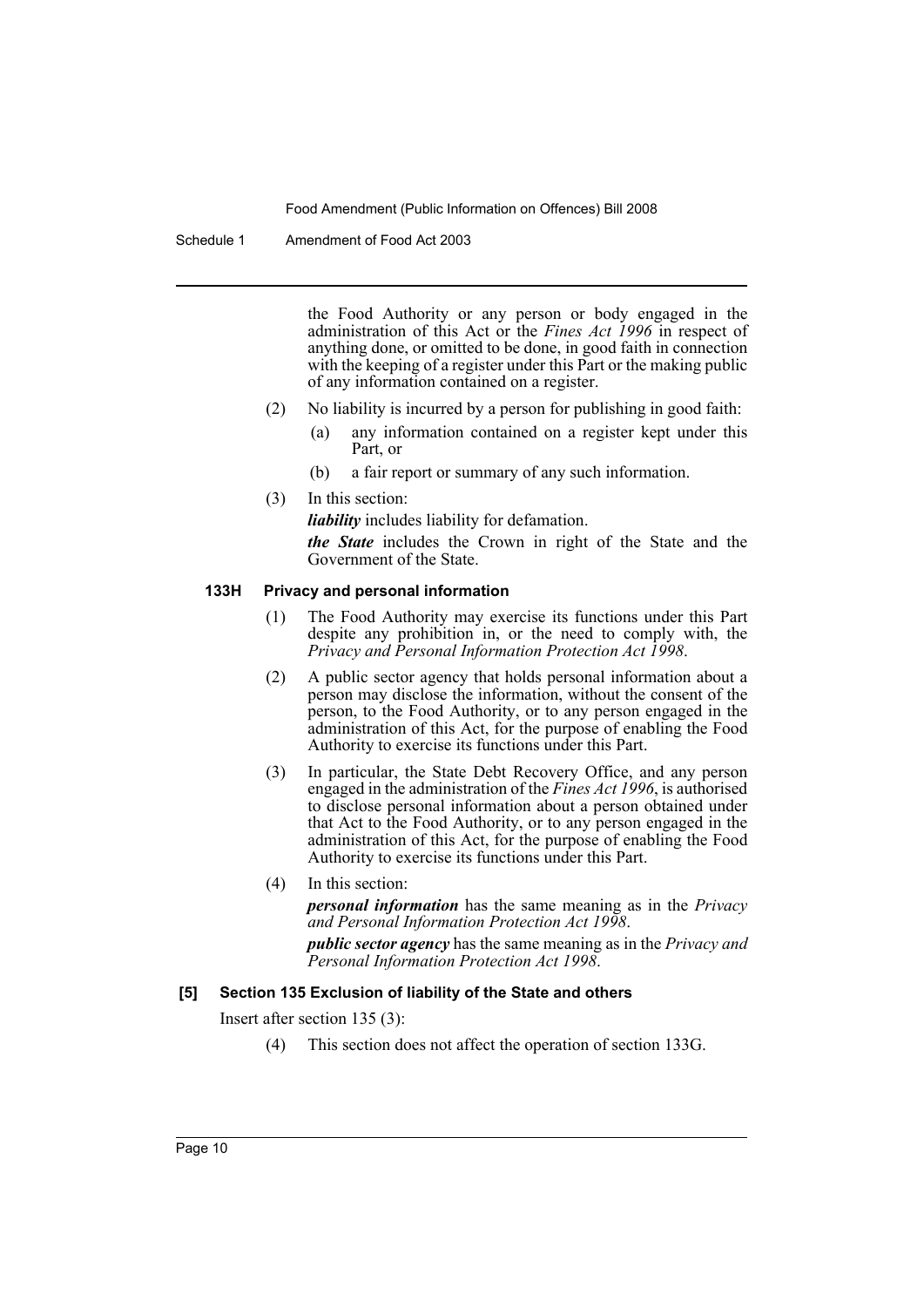Amendment of Food Act 2003 American control of the Schedule 1

## **[6] Section 137 Publication of names of offenders** Omit the section.

## **[7] Schedule 2 Savings, transitional and other provisions**

Insert at the end of clause 1 (1):

*Food Amendment (Public Information on Offences) Act 2008*

### **[8] Schedule 2, Part 5**

Insert after Part 4:

# **Part 5 Provisions consequent on enactment of Food Amendment (Public Information on Offences) Act 2008**

#### **20 Payment of penalties and fines to Food Authority Fund**

Section 117D, as inserted by the *Food Amendment (Public Information on Offences) Act 2008*, applies to monetary penalties and fines recovered on or after the commencement of that section (regardless of when the relevant proceedings were instituted).

### **21 Register of offences**

- (1) New section 133 applies only to offences committed on or after the commencement of that section.
- (2) Section 137 (as in force immediately before its repeal by the *Food Amendment (Public Information on Offences) Act 2008*) continues to apply in relation to any conviction for an offence committed before the commencement of new section 133, as if section 137 had not been repealed. Accordingly, the Food Authority may continue to exercise its functions under section 137 in respect of offences committed before the commencement of new section 133.
- (3) In this clause:

*new section 133* means section 133, as inserted by the *Food Amendment (Public Information on Offences) Act 2008*.

## **22 Register of penalty notices**

Section 133A (as inserted by the *Food Amendment (Public Information on Offences) Act 2008*) applies only to penalty notices served on or after the commencement of that section.